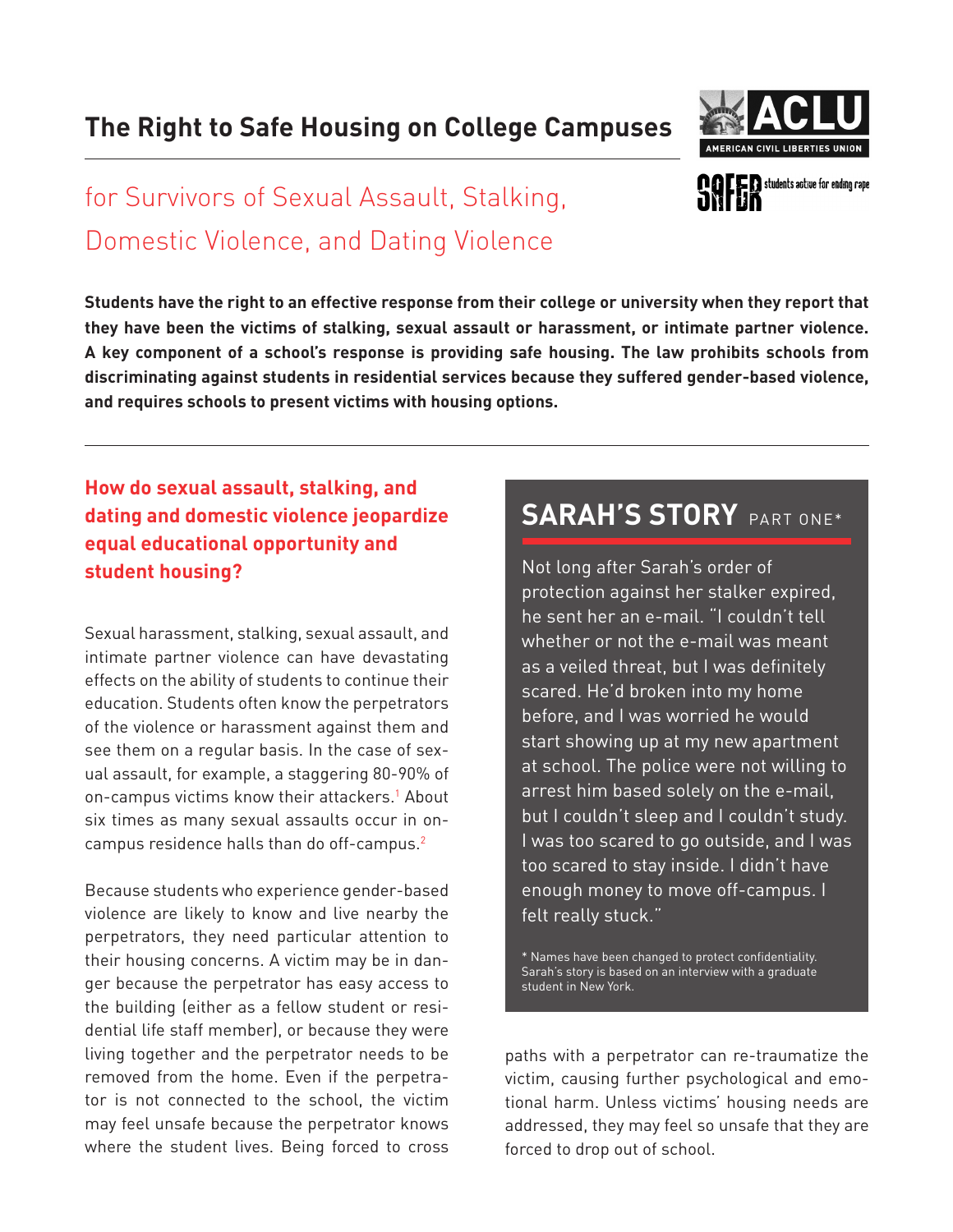### **Students have a legal right to safe housing**

Schools often have internal policies offering housing to incoming or continuing students and rules regarding housing transfers or evictions. Those policies must be fairly applied to all students and respond to the concerns of victims of sexual assault and dating violence. There are federal laws that protect students' housing rights: Title IX of the Education Amendments of 1972; the Fair Housing Act (FHA); and the Clery Act.3

- **Under Title IX, a college or university may be** held legally responsible when it knows about and ignores sexual harassment or assault in its programs or activities, whether committed by a faculty member, staff, or student.<sup>4</sup> A school could be liable for failing to accommodate a victim's request for safer housing once it is aware of an incident of violence or harassment.
- **The Fair Housing Act (FHA) prohibits land**lords from discriminating on the basis of sex.5 Dorms, fraternities/sororities, and other forms of on-campus housing are covered by the FHA. Under the FHA, housing policies and rules that hurt victims of stalking, sexual assault, and intimate partner violence can be found to discriminate based on sex because women are disproportionately victims of these crimes. Sexual harassment by a housing owner or manager is also considered unlawful.
- $\blacksquare$  The Clery Act requires colleges and universities to disclose information about crime on or near campus, including sexual assault and other crimes involving bodily injury in which the victim is selected because of gender. $6$ Schools are also required to notify victims about their options for reporting the crime and their options for changing classes and dormitory assignments in order to avoid their alleged assailants.

Sexual harassment can qualify as discrimination under Title IX if it is "so severe, pervasive, and objectively offensive that it effectively bars the victim's access to an educational opportunity or benefit." Courts have generally found that even a single instance of rape or sexual assault meets this standard.

For example, the following could be found unlawful under the FHA:

- Campus policies that deny on-campus housing to individuals who have obtained an order of protection;
- Campus policies requiring eviction of a student whenever a crime occurs in her housing;
- Constant unwanted sexual comments, touching, and sexual advances from a residential life manager toward a student in the dormitory.

The Clery Act is named after Jeanne Clery, a college freshman who was raped and murdered in her residence hall in 1986.

- **Under the Clery Act, colleges and universities** must describe whether the crimes they are reporting occurred on campus, in or on a noncampus building or property, on public property, or in a dormitory or residential facility.7
- $\blacksquare$  If the school has substantially misrepresented its crime data, the law authorizes the federal Department of Education to impose a fine of up to \$25,000 for each misrepresentation.<sup>8</sup>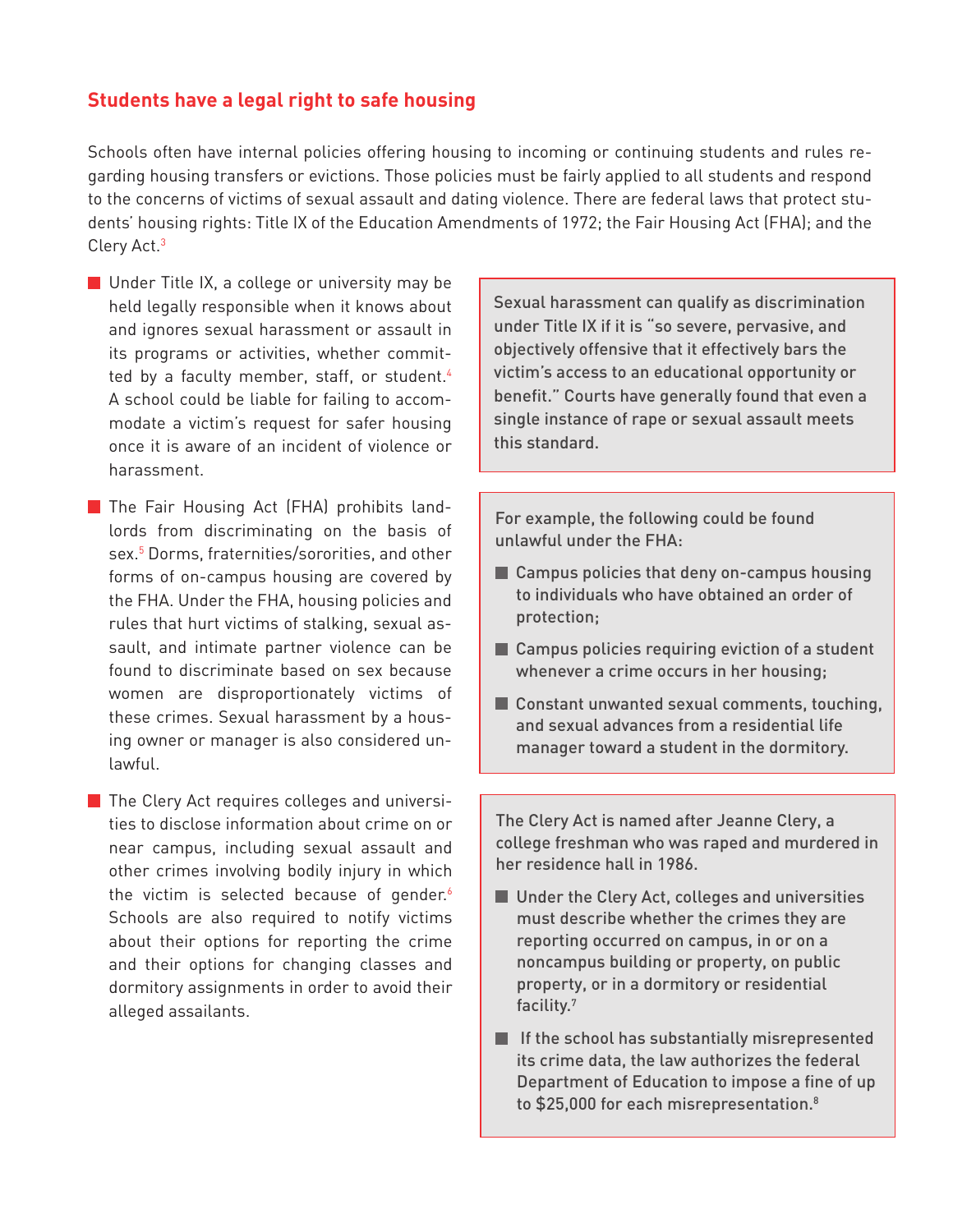### **What are some examples of discrimination that may violate the law?**

- A student summoned the police when being assaulted by a partner. She decided to press charges, but the college sent her an eviction notice anyway because it has a "zero-tolerance" policy for violence in campus housing.
- $\blacksquare$  Following a student's report of being raped by another student in the same dorm, the school began an investigation but refused to remove the alleged perpetrator from the dorm or to offer alternative housing to the victim, despite the victim's request.
- $\blacksquare$  A student applied for on-campus housing but was found ineligible because she had an order of protection against someone who assaulted her.
- A student was sexually harassed and stalked by a co-worker from a work study job. The co-worker figured out the student's schedule and often waited outside of the student's dorm. The police refused to make an arrest, so the student asked his school for help but was told there was nothing they could do because the stalker was not a student.

## **How should schools address the housing needs of students who have experienced sexual assault, stalking, domestic violence, and dating violence?**

The Clery Act requires schools to notify students that **"the institution will change a victim's academic and living situations after an alleged sex offense and of the options for those changes, if those changes are requested by the victim and are reasonably available."**<sup>9</sup> Although schools have this legal obligation, some are better than others at informing students about their housing rights. Here are a few good ways that schools can enhance their campus safety and sexual assault policies as they relate to student housing:

- $\blacksquare$  Create a separate section within the sexual assault policy that deals exclusively with housing and residential services.<sup>10</sup>
- M Mandate that the Director of Housing or a similar school official be notified immediately so that the victim and the accused may be provided alternative housing assignments during the investigation.<sup>11</sup> Make clear whom students should contact in a situation where different residence hall directors have jurisdiction over only certain areas.<sup>12</sup> Any protocol should take into account situations where the residential life staff are the perpetrators of violence and should focus on how to keep victims safe who remain in their housing.
- Designate a room within a residence hall or an apartment in a university guest house as temporary safe housing for victims who need to leave their current residences.<sup>13</sup>
- **M** Provide training to RAs and housing staff regarding how best to respond to sexual assault, stalking, and intimate partner violence, how to comply with restraining or stay-away orders, and how to ensure safe housing.14
- Notify students about organizations that can assist with filing reports, arranging alternative housing, and obtaining a restraining or stay away order.<sup>15</sup>
- **P** Provide resources for students living off-campus, such as community crisis hotline numbers and contact information for local victim advocate groups.16